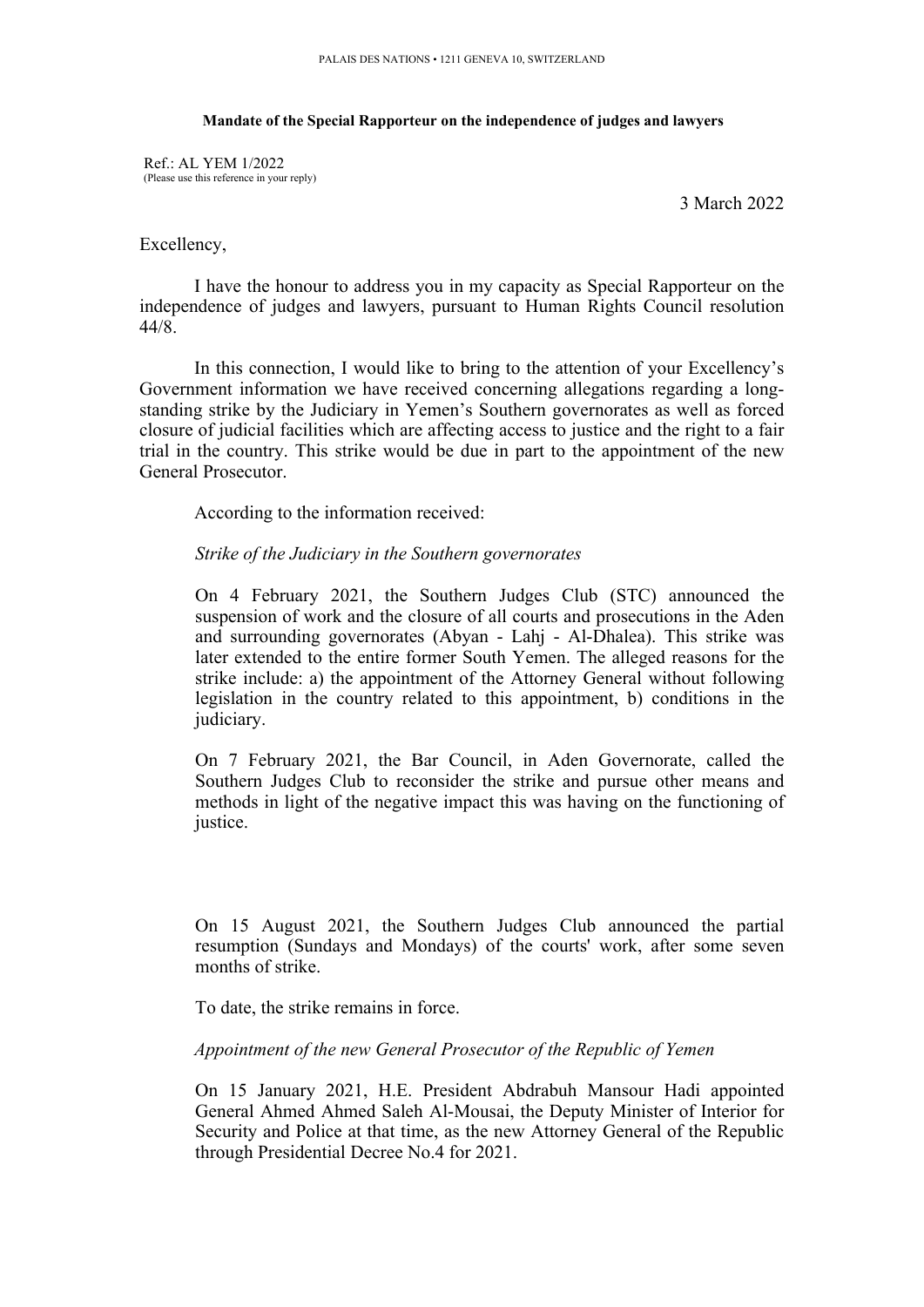The appointment did not follow the procedure set in place by legislation. According to Judicial Authority Law No.1 from 1991 and its 2013 amendments, this appointment would have required the nomination and prior approval of the Supreme Judicial Council, which allegedly did not take place.

On 16 January, the Southern Judges Club rejected this appointment in <sup>a</sup> public statement. The same day, the Southern Transitional Council (STC) <sup>a</sup> political grouping that is par<sup>t</sup> of the Government of Yemen formed on 26 December 2020, also rejected the appointment of the Attorney General.

On 18 January the Southern Judges Club submitted an application to the first instance Administrative Court in Aden requesting the President of the Republic to repeal his Decree No. 4 of 2021 on the appointment of Mr. Ahmed Saleh Al-Mousai as Attorney General of the Republic. Since this appointment was made public, <sup>a</sup> number of judges not affiliated with the SJC have also expressed concerns publicly on the appointment and lack of transparency in the process

On 3 February 2021, the Administrative Court decided to refer the case to the Constitutional Division of the Supreme Court of the Republic with seat in the temporary capital, Aden. The case submitted to the Constitutional Division at the Supreme Court has not progressed. The Supreme Court is forcibly closed by security personnel affiliated with the STC.

On 11 April 2021, the Supreme Judiciary Council endorsed the decision of the head of the Executive.

On 31 August 2021, the Southern Judges Club challenged the 3 February decision of the first instance court regarding the decision of the President of the Republic to appoint Dr. Ahmed Ahmed Saleh Al-Mousai, against whom <sup>a</sup> preliminary judgement had been handed down to suspend the appointment and which had not ye<sup>t</sup> been implemented.

On 19 September 2021, the Court of Appeal issued <sup>a</sup> decision accepting the appeal filed by the Southern Judges Club, as well as returning the case file to the Administrative Court of First Instance to decide on the case, as it is competent to look into the matter.

Acting as the Government lawyer, the Ministry of Human Rights and Legal Affairs challenged the decision of the administrative court of appeal considering that the Supreme Court should indeed be involved but through its Administrative Division and not the Constitutional one.

On 11 October, the administrative court of first instance in Aden decided to stop the implementation of Presidential Decree 4/2021 and instructed the Central Bank, the First Attorney General (Deputy of the Attorney General in Yemeni legal terminology) and any other public body from taking action based on instruction from the Attorney General until the issue is resolved.

On 1 November 2021, the Attorney General'<sup>s</sup> private counsel filed <sup>a</sup> case before the Administrative Court in Aden to dismiss the case and asked that the presiding judge be removed from any case regarding the President'<sup>s</sup> Decision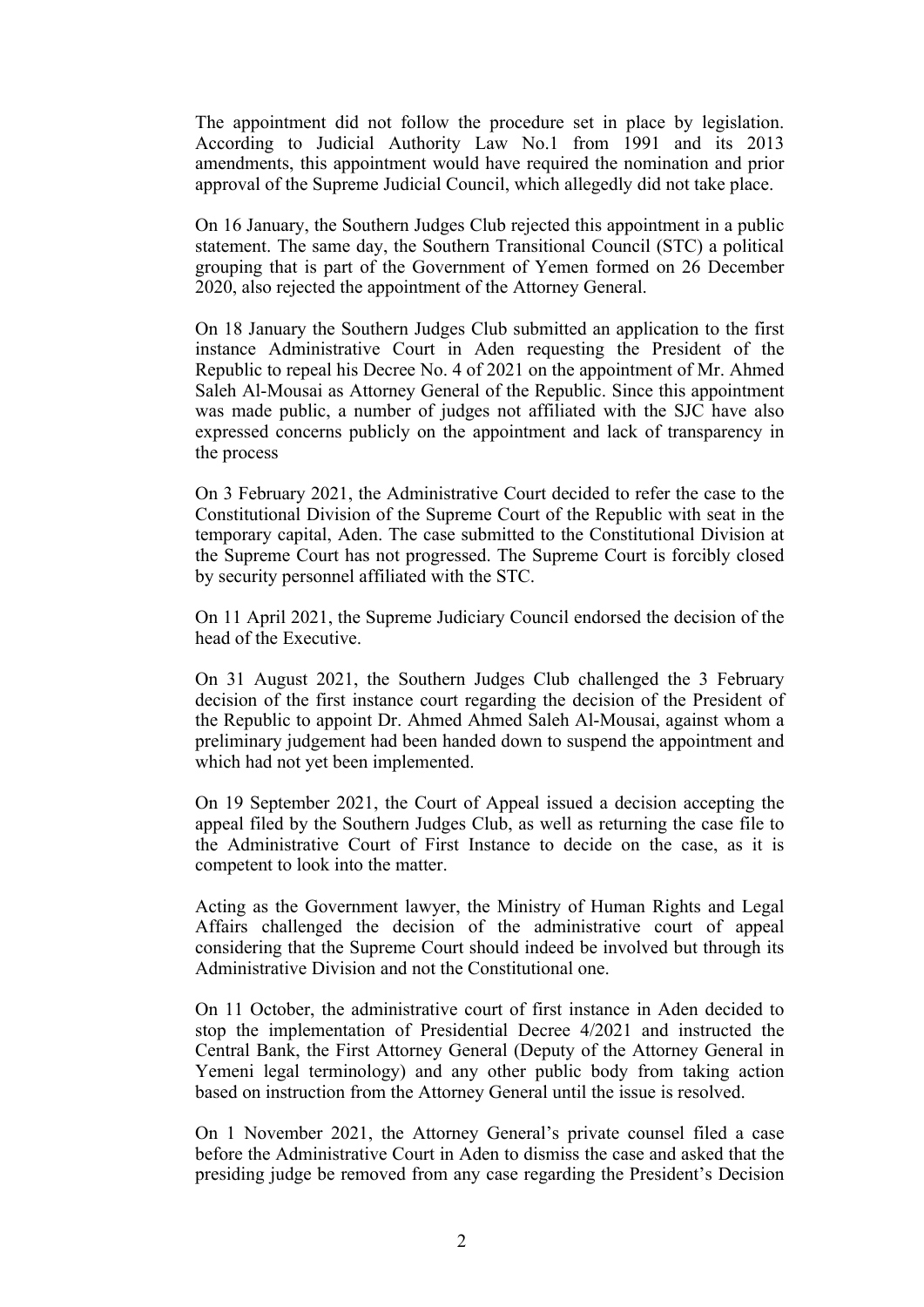No. (4) of 2021.

On 7 December 2021 the Ma'rib Administrative Court of First Instance issued <sup>a</sup> decision that, according to the Southern judges Club, lacked legal basis and jurisdiction for the summary judgment issued by the Administrative Court of First Instance in Aden until the ruling on the lawsuit filed by the Southern Judges Club.

On 9 January 2022 the first instance Administrative Court in Aden confirmed that the Attorney General appointment was of no effect and that all public institutions have to disregard his requests and instructions.

According to the information received, Mr. Al-Mousai was unable to take up his pos<sup>t</sup> in Aden and his office has been forcibly closed by security personnel affiliated with the STC. The newly appointed Attorney General continues to work from <sup>a</sup> secure location in the East of the country and to withdraw large amounts from the Central Bank account of his Office. All Government bodies, including the Government, the offices of the Prime minister and the Central Bank recognise the appointment made by the President, and provide full access of funds and suppor<sup>t</sup> to the appointed Attorney General.

This appointment takes place against <sup>a</sup> background of protracted criticism by Judges affiliated with the Southern Judges Club and the Yemeni Judges Club regarding the deteriorating status and declining independence of the judiciary and the judicial system. Concerns include:

- Allegations that appointments of members of the Supreme Judicial Council are not made on the basis of the experience and qualifications of the candidates/concerned individuals
- Lack of <sup>a</sup> medical insurance scheme for judges (with COVID aggravating this situation).
- Insufficient personal protection measures, including vehicles for judges
- Negative impact in the salary of the judges and their purchasing power since the Yemeni Riyal dropped in 2021 vis-a-vis the USD from 700 to 1700, which remain unaddressed.
- Allegations on the lack of transparency in the managemen<sup>t</sup> of funds by the Supreme Judiciary Council; and possible embezzlement or misuse of these funds.
- Alleged sanctioning of judges and prosecutors with the withholding of their salary without following the legal procedure that requires the involvement of the Judicial Inspectorate.

Without prejudging the accuracy of this information, I am concerned over the allegations regarding the appointment of the Attorney General, as the information received would seem to show the appointment did not follow the legislation in the country, <sup>a</sup> fact that has brought about <sup>a</sup> strike in the Judiciary for over <sup>a</sup> year.

Additionally, I am concerned that the described events in connection to the impact of the strike on individual'<sup>s</sup> right to access to justice and an effective remedy. may constitute <sup>a</sup> violation of the right to fair trial for the people of Yemen. The right to <sup>a</sup> fair trial is <sup>a</sup> key element of human rights protection and serves as <sup>a</sup> procedural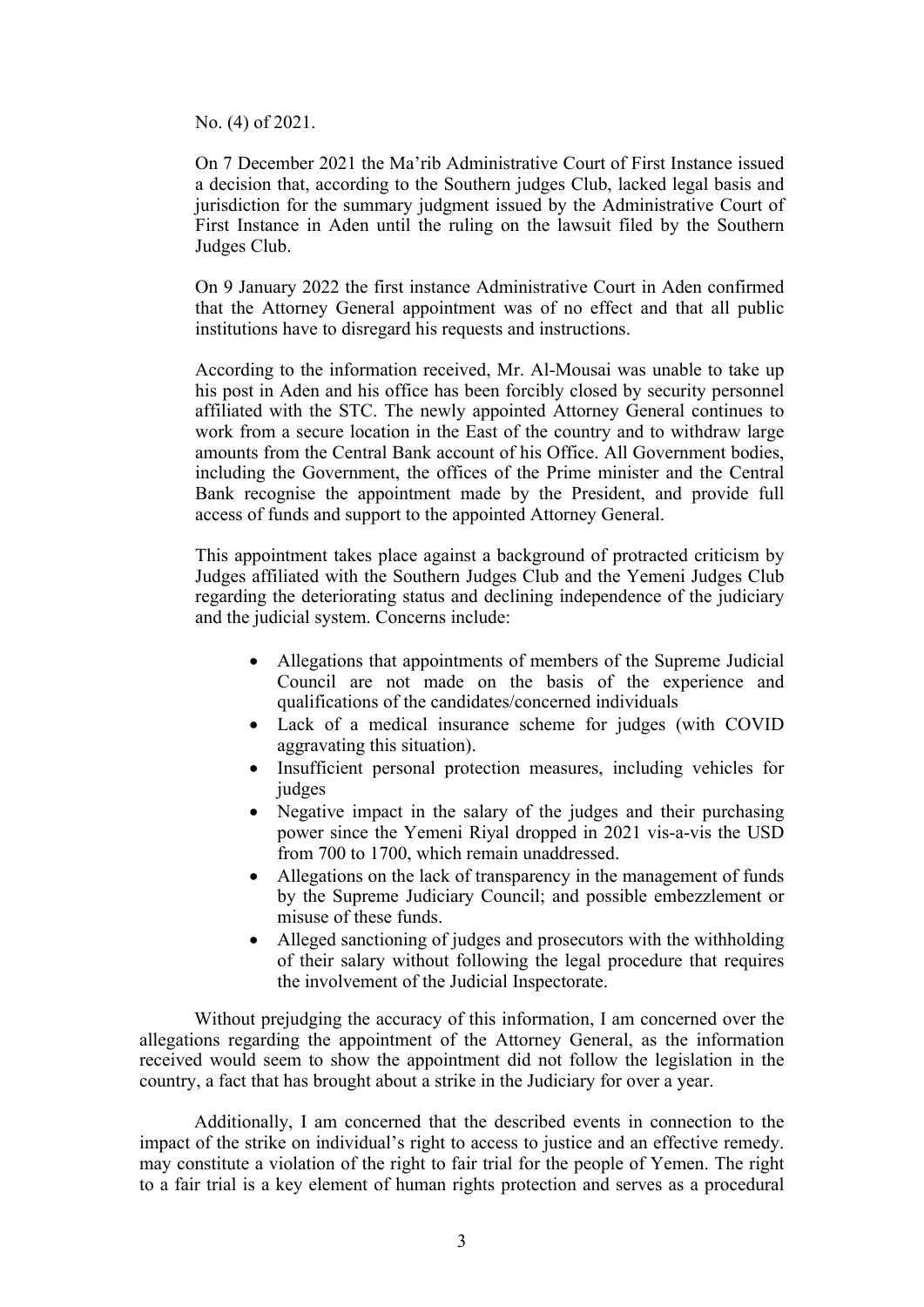means to safeguard the rule of law. International human rights standards, for example those included Article 14 of the Covenant on Civil and Political Rights, aim at ensuring the proper administration of justice, and to this end guarantee <sup>a</sup> series of specific rights. A strike in the Judiciary of the magnitude described limits everyone'<sup>s</sup> access to justice. For example, it brings about delays in both civil and penal cases. It negatively affects the safeguards in place to ensure due process and to protect from torture and may lead to increased overcrowding in places of deprivation of liberty.

As they relate to the administration of justice, I take note with concern as well of the complaints mentioned regarding the conditions of work in the Judiciary of the country and disregard of court decisions by authorities while armed personnel allegedly become involved to preven<sup>t</sup> access to places of work and enforce <sup>a</sup> lockdown.

In connection with the above alleged facts and concerns, please refer to the **Annex on Reference to international human rights law** attached to this letter which cites international human rights instruments and standards relevant to these allegations.

As it is my responsibility, under the mandate provided to me by the Human Rights Council, to seek to clarify all cases brought to my attention, I would be grateful for your observations on the following matters:

- 1. Please provide any additional information or comments regarding the above allegations.
- 2. Please provide information regarding the measures taken to address the concerns that have brought about the strike in the Judiciary.
- 3. Please provide information on measures taken in Yemen to ensure that appointments to the pos<sup>t</sup> of General Prosecutor meet legislative requirements.
- 4. Please provide information on measures taken to ensure access to justice in the country in light of the long-standing strike.

This communication and any response received from your Excellency'<sup>s</sup> Government will be made public via the communications reporting [website](https://spcommreports.ohchr.org/) within 60 days. They will also subsequently be made available in the usual repor<sup>t</sup> to be presented to the Human Rights Council.

While awaiting <sup>a</sup> reply, I urge that all necessary interim measures be taken to halt the alleged violations and preven<sup>t</sup> their re-occurrence and in the event that the investigations suppor<sup>t</sup> or sugges<sup>t</sup> the allegations to be correct, to ensure the accountability of any person(s) responsible for the alleged violations.

I may publicly express my concerns in the near future as, in my view, the information upon which the press release will be based is sufficiently reliable to indicate <sup>a</sup> matter warranting immediate attention. I also believe that the wider public should be alerted to the potential implications of the above-mentioned allegations. The press release will indicate that I have been in contact with your Excellency'<sup>s</sup> Government'<sup>s</sup> to clarify the issue/s in question.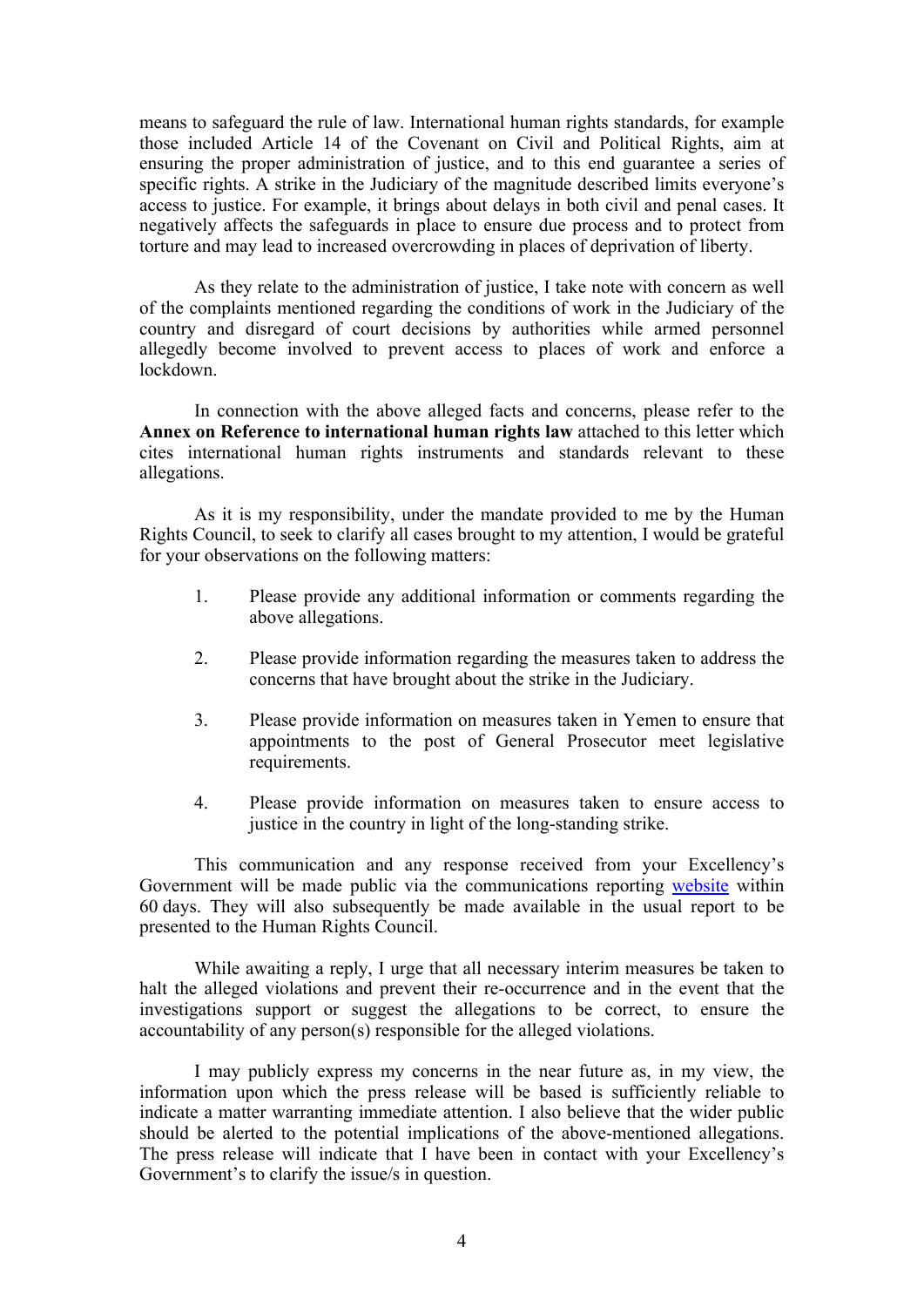Please accept, Excellency, the assurances of my highest consideration.

Diego García-Sayán Special Rapporteur on the independence of judges and lawyers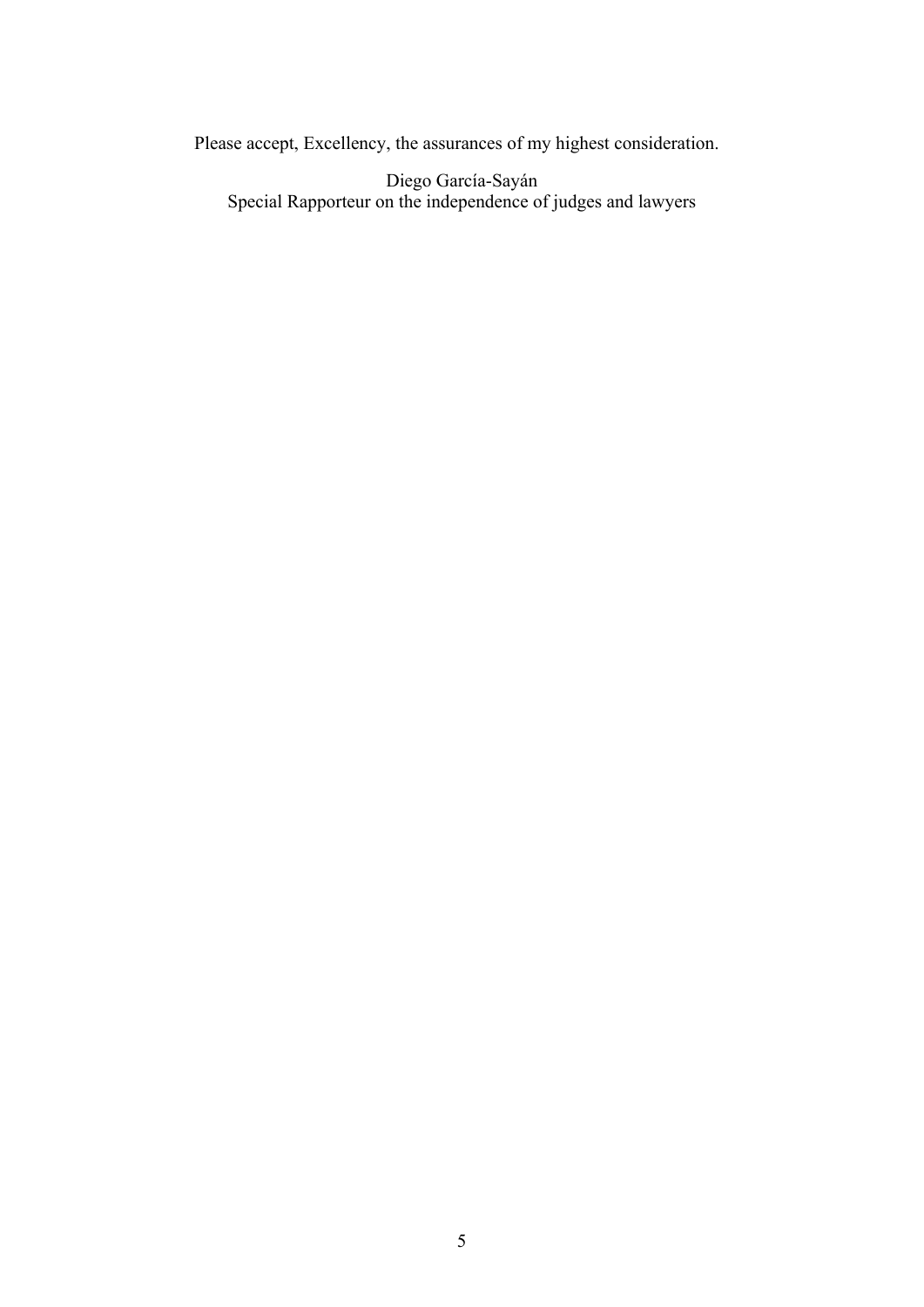#### **Annex**

# **Reference to international human rights law**

In connection with the above allegations and concerns, we would like to refer your Excellency'<sup>s</sup> Government to the relevant international norms and standards that are applicable to the issues brought forth by the situation described above.

The independence of the judiciary and the right to <sup>a</sup> fair trial are prescribed, inter alia, in the International Covenant on Civil and Political Rights (ICCPR), ratified by the Republic of Yemen on 9 February 1987; and article 10 of the Universal Declaration on Human Rights.

Article 14 of the ICCPR establishes the right to fair proceedings before <sup>a</sup> competent, independent and impartial tribunal established by law. In this regard, General Comment No. 32 (2007) of the United Nations Human Rights Committee notes, in paragraph 2, "the right to equality before the courts and tribunals and to <sup>a</sup> fair trial is <sup>a</sup> key element of human rights protection and serves as <sup>a</sup> procedural means to safeguard the rule of law. Article 14 of the Covenant aims at ensuring the proper administration of justice, and to this end guarantees <sup>a</sup> series of specific rights".

A strike by the Judiciary for any length of time affects the right to <sup>a</sup> fair trial as it touches upon the access to the administration of justice in the country. As noted by the Human Rights Committee: "access to administration of justice must effectively be guaranteed in all such cases to ensure that no individual is deprived, in procedural terms, of his/her right to claim justice" (Paragraph 9, General Comment No. 32  $(2007)$ ).

Further elements of concern are related to intimidation and intrusion in judicial proceedings, as well as undue delays. The Committee indicates that "the notion of fair trial includes the guarantee of <sup>a</sup> fair and public hearing. Fairness of proceedings entails the absence of any direct or indirect influence, pressure or intimidation or intrusion from whatever side and for whatever motive (paragraph 25). The right of the accused to be tried without undue delay, provided for by article 14, paragraph 3 (c), is not only designed to avoid keeping persons too long in <sup>a</sup> state of uncertainty about their fate and, if held in detention during the period of the trial, to ensure that such deprivation of liberty does not last longer than necessary in the circumstances of the specific case, but also to serve the interests of justice.( General Comment No. 32, para 35).

The Basic Principles on the Independence of the Judiciary (adopted by the Seventh United Nations Congress on the Prevention of Crime and the Treatment of Offenders held at Milan from 26 August to September 1985 and endorsed by General Assembly resolutions 40/32 of 29 November 1985 and 40/146 of 13 December 1985) provide there shall not be any inappropriate or unwarranted interference with the judicial process, nor shall judicial decisions by the courts be subject to revision. This principle is without prejudice to judicial review or to mitigation or commutation by competent authorities of sentences imposed by the judiciary, in accordance with the law (principle 4).

The Guidelines on the Role of Prosecutors, (adopted by the Eighth United Nations Congress on the Prevention of Crime and the Treatment of Offenders,